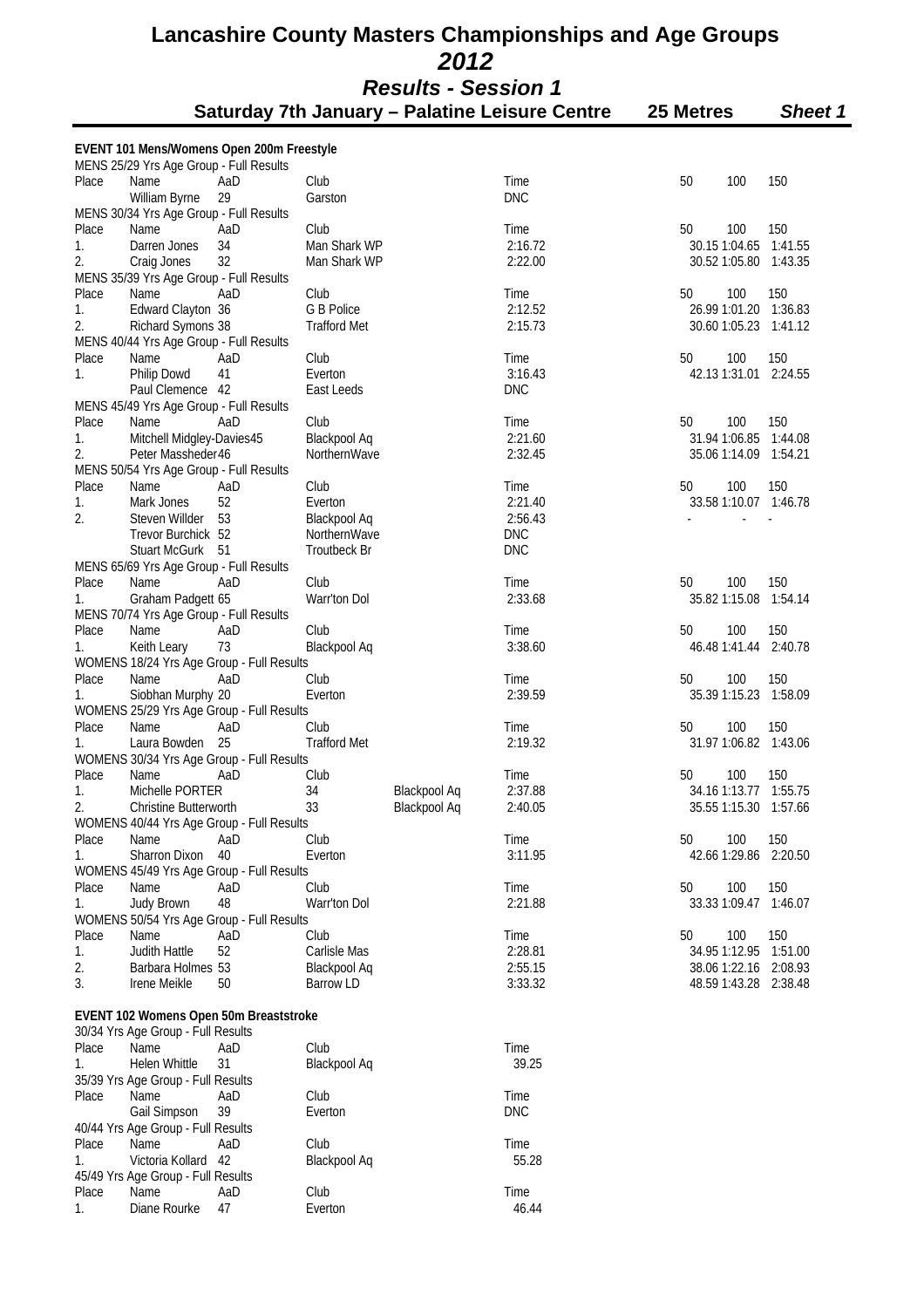|       | Results - Session 1                  |     |                     |                                                |           |                |  |  |
|-------|--------------------------------------|-----|---------------------|------------------------------------------------|-----------|----------------|--|--|
|       |                                      |     |                     | Saturday 7th January - Palatine Leisure Centre | 25 Metres | <b>Sheet 2</b> |  |  |
|       | 50/54 Yrs Age Group - Full Results   |     |                     |                                                |           |                |  |  |
| Place | Name                                 | AaD | Club                | Time                                           |           |                |  |  |
|       |                                      |     | Blackpool Aq        |                                                |           |                |  |  |
| 1.    | Barbara Holmes 53                    |     |                     | 46.54                                          |           |                |  |  |
| 2.    | Irene Meikle                         | 50  | <b>Barrow LD</b>    | 47.39                                          |           |                |  |  |
| 3.    | Karen Jones                          | 51  | Prescot             | 57.96                                          |           |                |  |  |
|       | EVENT 103 Mens Open 50m Breaststroke |     |                     |                                                |           |                |  |  |
|       | 18/24 Yrs Age Group - Full Results   |     |                     |                                                |           |                |  |  |
| Place | Name                                 | AaD | Club                | Time                                           |           |                |  |  |
| 1.    | Robert Sexton                        | 23  | Stalybridge         | 34.30                                          |           |                |  |  |
| 2.    | Cameron Wardle 19                    |     | Stalybridge         | 36.09                                          |           |                |  |  |
|       | 25/29 Yrs Age Group - Full Results   |     |                     |                                                |           |                |  |  |
| Place | Name                                 | AaD | Club                | Time                                           |           |                |  |  |
| 1.    | Adam Carlisle                        | 28  | Blackpool Aq        | 32.42                                          |           |                |  |  |
|       | 30/34 Yrs Age Group - Full Results   |     |                     |                                                |           |                |  |  |
| Place | Name                                 | AaD | Club                | Time                                           |           |                |  |  |
| 1.    | Simon Rogers                         | 33  | NorthernWave        | 37.77                                          |           |                |  |  |
|       | 35/39 Yrs Age Group - Full Results   |     |                     |                                                |           |                |  |  |
| Place | Name                                 | AaD | Club                | Time                                           |           |                |  |  |
| 1.    | Paul Smith                           | 37  | NorthernWave        | 34.36                                          |           |                |  |  |
| 2.    | Steven Reid                          | 37  | <b>Blackpool Aq</b> | 36.96                                          |           |                |  |  |
|       |                                      |     |                     |                                                |           |                |  |  |
| 3.    | Richard Symons 38                    |     | <b>Trafford Met</b> | 37.52                                          |           |                |  |  |
|       | 40/44 Yrs Age Group - Full Results   |     |                     |                                                |           |                |  |  |
| Place | Name                                 | AaD | Club                | Time                                           |           |                |  |  |
| 1.    | Peter Wilmot                         | 40  | Blackpool Aq        | 34.62                                          |           |                |  |  |
| 2.    | Carl Cooke                           | 43  | Blackpool Aq        | 41.25                                          |           |                |  |  |
| 3.    | Philip Dowd                          | 41  | Everton             | 45.35                                          |           |                |  |  |
|       | Neil White                           | 42  | Everton             | <b>DNC</b>                                     |           |                |  |  |
|       | 45/49 Yrs Age Group - Full Results   |     |                     |                                                |           |                |  |  |
| Place | Name                                 | AaD | Club                | Time                                           |           |                |  |  |
| 1.    | Philip Haworth                       | 47  | Stalybridge         | 36.93                                          |           |                |  |  |
|       | 50/54 Yrs Age Group - Full Results   |     |                     |                                                |           |                |  |  |
| Place | Name                                 | AaD | Club                | Time                                           |           |                |  |  |
| 1.    | Craig Heggie                         | 50  | Copeland            | 35.79                                          |           |                |  |  |
| 2.    | Edwin Lace                           | 53  | NorthernWave        | 39.29                                          |           |                |  |  |
| 3.    | Mark Jones                           | 52  | Everton             | 39.91                                          |           |                |  |  |
|       | <b>Robert Bolton</b>                 | 52  | <b>Trafford Met</b> |                                                |           |                |  |  |
| 4.    |                                      |     |                     | 40.61                                          |           |                |  |  |
|       | <b>Stuart McGurk</b>                 | 51  | <b>Troutbeck Br</b> | <b>DNC</b>                                     |           |                |  |  |
|       | 60/64 Yrs Age Group - Full Results   |     |                     |                                                |           |                |  |  |
| Place | Name                                 | AaD | Club                | Time                                           |           |                |  |  |
| 1.    | Graham Pearson60                     |     | Carlisle Mas        | 35.84                                          |           |                |  |  |
| 2.    | James Noble                          | 60  | Blackpool Aq        | 42.96                                          |           |                |  |  |
| 3.    | Paul Lucas                           | 63  | Blackpool Aq        | 43.91                                          |           |                |  |  |
|       | 70/74 Yrs Age Group - Full Results   |     |                     |                                                |           |                |  |  |
| Place | Name                                 | AaD | Club                | Time                                           |           |                |  |  |
|       | Neil MacKinnon 71                    |     | <b>Trafford Met</b> | <b>DNC</b>                                     |           |                |  |  |
|       | 75/79 Yrs Age Group - Full Results   |     |                     |                                                |           |                |  |  |
| Place | Name                                 | AaD | Club                | Time                                           |           |                |  |  |
| 1.    | John Anderson 75                     |     | <b>Trafford Met</b> | 52.86                                          |           |                |  |  |
|       |                                      |     |                     |                                                |           |                |  |  |
|       | EVENT 104 Womens Open 100m Butterfly |     |                     |                                                |           |                |  |  |
|       | 25/29 Yrs Age Group - Full Results   |     |                     |                                                |           |                |  |  |
| Place | Name                                 | AaD | Club                | Time                                           | 50        |                |  |  |
|       |                                      |     |                     |                                                |           |                |  |  |
|       | Lucy Lloyd-Roach29                   |     | <b>Trafford Met</b> | <b>DNC</b>                                     |           |                |  |  |
|       | 45/49 Yrs Age Group - Full Results   |     |                     |                                                |           |                |  |  |
| Place | Name                                 | AaD | Club                | Time                                           | 50        |                |  |  |
| 1.    | Judy Brown                           | 48  | Warr'ton Dol        | 1:15.51                                        | 35.21     |                |  |  |
|       | 50/54 Yrs Age Group - Full Results   |     |                     |                                                |           |                |  |  |
| Place | Name                                 | AaD | Club                | Time                                           | 50        |                |  |  |
| 1.    | Judith Hattle                        | 52  | Carlisle Mas        | 1:11.21                                        | 33.39     |                |  |  |
|       | 65/69 Yrs Age Group - Full Results   |     |                     |                                                |           |                |  |  |
| Place | Name                                 | AaD | Club                | Time                                           | 50        |                |  |  |
| 1.    | Patricia Jackson 65                  |     | East Anglian        | 1:47.52                                        | 49.12     |                |  |  |
|       |                                      |     |                     |                                                |           |                |  |  |
|       | EVENT 105 Mens Open 100m Butterfly   |     |                     |                                                |           |                |  |  |
|       | 18/24 Yrs Age Group - Full Results   |     |                     |                                                |           |                |  |  |
| Place | Name                                 | AaD | Club                | Time                                           | 50        |                |  |  |
| 1.    | George Morreal 20                    |     | Stalybridge         | 1:02.90                                        | 29.20     |                |  |  |
|       |                                      |     |                     |                                                |           |                |  |  |

2. Robert Sexton 23 Stalybridge 1:11.18 1:11.18 32.15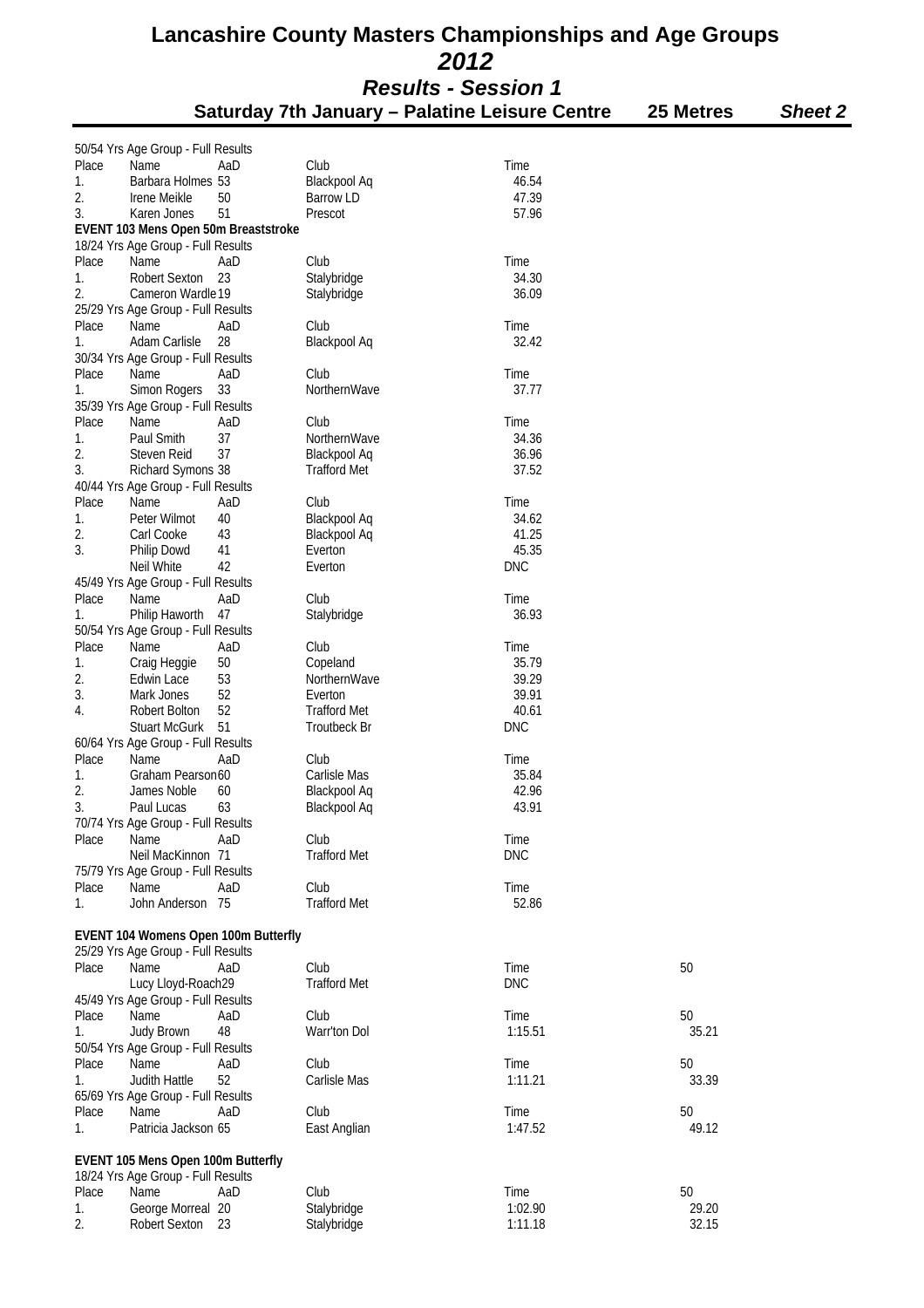| ,,,,,,,,,,,,,,,,,,,,,,,,,                             |           |                |
|-------------------------------------------------------|-----------|----------------|
| <b>Saturday 7th January – Palatine Leisure Centre</b> | 25 Metres | <b>Sheet 3</b> |

|             | 25/29 Yrs Age Group - Full Results         |           |                      |                 |             |
|-------------|--------------------------------------------|-----------|----------------------|-----------------|-------------|
| Place       | Name                                       | AaD       | Club                 | Time            | 50          |
| 1.          | Mark Riley                                 | 26        | Everton              | 1:06.01         | 30.96       |
|             | William Byrne                              | 29        | Garston              | <b>DNC</b>      |             |
|             | 30/34 Yrs Age Group - Full Results         |           |                      |                 |             |
| Place<br>1. | Name<br>David Nuttall                      | AaD<br>32 | Club<br>Salf Mast SF | Time<br>1:06.80 | 50<br>30.32 |
|             | 35/39 Yrs Age Group - Full Results         |           |                      |                 |             |
| Place       | Name                                       | AaD       | Club                 | Time            | 50          |
| 1.          | Edward Clayton 36                          |           | G B Police           | 57.24           | 26.77       |
| 2.          | Richard Symons 38                          |           | <b>Trafford Met</b>  | 1:10.49         | 32.03       |
|             | 45/49 Yrs Age Group - Full Results         |           |                      |                 |             |
| Place       | Name                                       | AaD       | Club                 | Time            | 50          |
| 1.          | Philip Haworth                             | 47        | Stalybridge          | 1:06.34         | 31.12       |
|             | 50/54 Yrs Age Group - Full Results         |           |                      |                 |             |
| Place<br>1. | Name<br>Mark Jones                         | AaD<br>52 | Club<br>Everton      | Time<br>1:20.26 | 50<br>37.07 |
|             | <b>Stuart McGurk</b>                       | 51        | <b>Troutbeck Br</b>  | <b>DNC</b>      |             |
|             | Alec Johnson                               | 50        | <b>Trafford Met</b>  | <b>DNC</b>      |             |
|             | EVENT 106 Womens Open 50m Backstroke       |           |                      |                 |             |
|             | 18/24 Yrs Age Group - Full Results         |           |                      |                 |             |
| Place       | Name                                       | AaD       | Club                 | Time            |             |
| 1.          | Siobhan Murphy 20                          |           | Everton              | 36.26           |             |
|             | 30/34 Yrs Age Group - Full Results         |           |                      |                 |             |
| Place<br>1. | Name<br>Helen Whittle                      | AaD<br>31 | Club                 | Time<br>38.03   |             |
|             | 35/39 Yrs Age Group - Full Results         |           | Blackpool Aq         |                 |             |
| Place       | Name                                       | AaD       | Club                 | Time            |             |
|             | Gail Simpson                               | 39        | Everton              | <b>DNC</b>      |             |
|             | 50/54 Yrs Age Group - Full Results         |           |                      |                 |             |
| Place       | Name                                       | AaD       | Club                 | Time            |             |
| 1.          | Judith Hattle                              | 52        | Carlisle Mas         | 35.94           |             |
| 2.          | Barbara Holmes 53                          |           | Blackpool Aq         | 41.71           |             |
| 3.          | Karen Jones                                | 51        | Prescot              | 53.49           |             |
| Place       | 65/69 Yrs Age Group - Full Results<br>Name | AaD       | Club                 | Time            |             |
| 1.          | Patricia Jackson 65                        |           | East Anglian         | 46.61           |             |
|             | EVENT 107 Mens Open 50m Backstroke         |           |                      |                 |             |
|             | 18/24 Yrs Age Group - Full Results         |           |                      |                 |             |
| Place       | Name                                       | AaD       | Club                 | Time            |             |
| 1.          | George Morreal 20                          |           | Stalybridge          | 29.50           |             |
| 2.          | <b>Robert Sexton</b>                       | 23        | Stalybridge          | 34.67           |             |
| 3.          | Nick Tudor                                 | 23        | NorthernWave         | 37.15           |             |
|             | 25/29 Yrs Age Group - Full Results         |           |                      |                 |             |
| Place<br>1. | Name<br>Adam Carlisle                      | AaD<br>28 | Club<br>Blackpool Aq | Time<br>31.67   |             |
|             | 35/39 Yrs Age Group - Full Results         |           |                      |                 |             |
| Place       | Name                                       | AaD       | Club                 | Time            |             |
| 1.          | Richard Symons 38                          |           | <b>Trafford Met</b>  | 32.31           |             |
| 2.          | Paul Smith                                 | 37        | NorthernWave         | 32.68           |             |
|             | 40/44 Yrs Age Group - Full Results         |           |                      |                 |             |
| Place       | Name                                       | AaD       | Club                 | Time            |             |
| 1.          | Jason Brierley                             | 41        | Blackpool Aq         | 38.07           |             |
| Place       | 45/49 Yrs Age Group - Full Results<br>Name | AaD       | Club                 | Time            |             |
| 1.          | Philip Haworth                             | 47        | Stalybridge          | 36.49           |             |
| 2.          | Christopher Kerr 47                        |           | Blackpool Aq         | 38.74           |             |
|             | 50/54 Yrs Age Group - Full Results         |           |                      |                 |             |
| Place       | Name                                       | AaD       | Club                 | Time            |             |
| 1.          | Mark Jones                                 | 52        | Everton              | 38.75           |             |
| 2.          | Robert Bolton                              | 52        | <b>Trafford Met</b>  | 41.24           |             |
|             | Stuart McGurk                              | 51        | <b>Troutbeck Br</b>  | <b>DNC</b>      |             |
|             | Craig Heggie                               | 50        | Copeland             | <b>DQ T-1L</b>  |             |
| Place       | 60/64 Yrs Age Group - Full Results<br>Name | AaD       | Club                 | Time            |             |
| 1.          | Paul Lucas                                 | 63        | Blackpool Aq         | 45.04           |             |
|             | 75/79 Yrs Age Group - Full Results         |           |                      |                 |             |
| Place       | Name                                       | AaD       | Club                 | Time            |             |
| 1.          | John Anderson 75                           |           | <b>Trafford Met</b>  | 51.83           |             |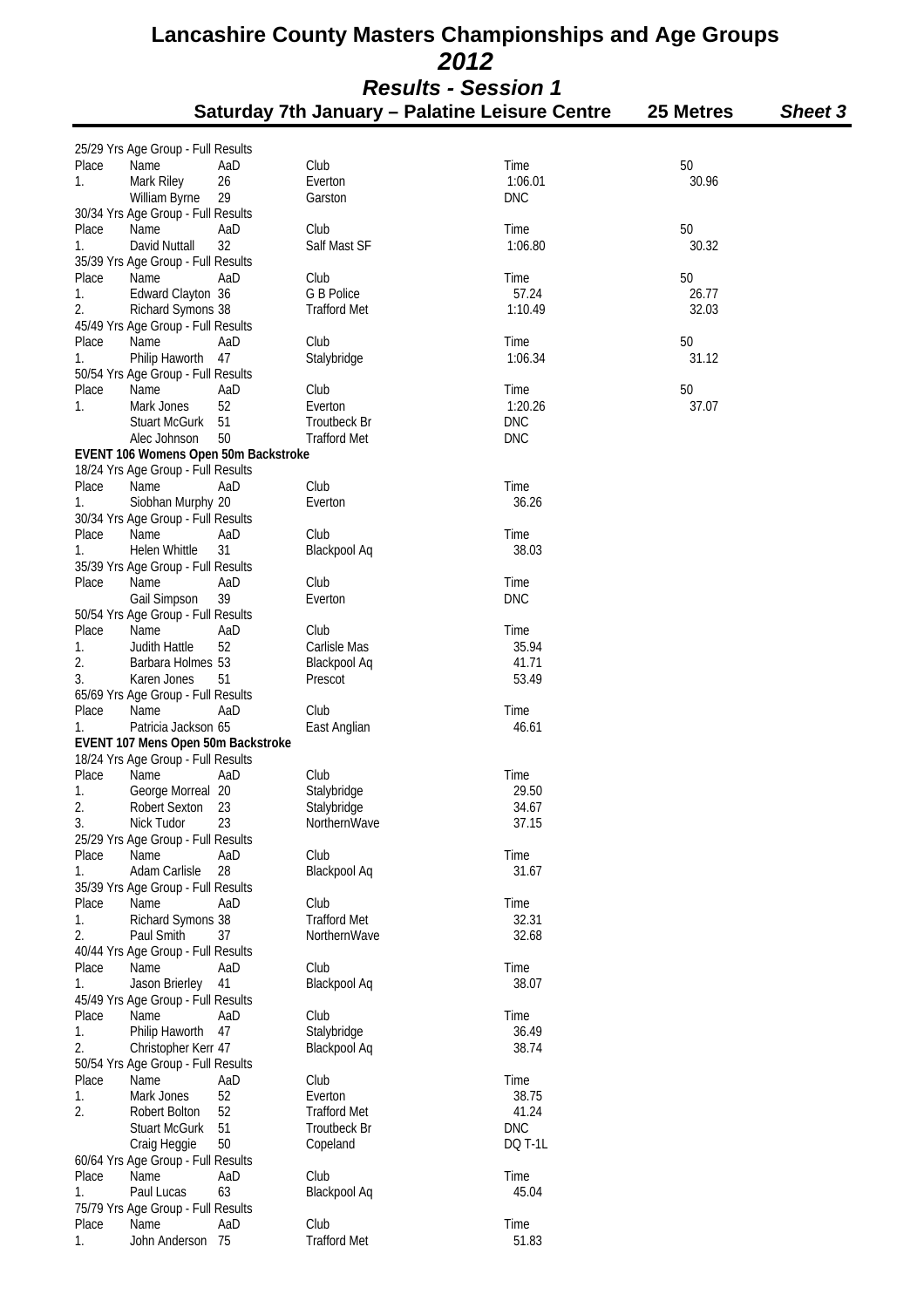|                     | EVENT 108 Womens Open 100m Freestyle<br>18/24 Yrs Age Group - Full Results |     |                     |            |                       |
|---------------------|----------------------------------------------------------------------------|-----|---------------------|------------|-----------------------|
| Place               | Name                                                                       | AaD | Club                | Time       | 50                    |
| 1.                  | Siobhan Murphy 20                                                          |     | Everton             | 1:19.03    | 36.83                 |
|                     | 25/29 Yrs Age Group - Full Results                                         |     |                     |            |                       |
| Place               | Name                                                                       | AaD | Club                | Time       | 50                    |
| 1.                  | Laura Bowden                                                               | 25  | <b>Trafford Met</b> | 1:04.52    | 31.34                 |
|                     | Lucy Lloyd-Roach29                                                         |     | <b>Trafford Met</b> | <b>DNC</b> |                       |
|                     | 45/49 Yrs Age Group - Full Results                                         |     |                     |            |                       |
| Place               | Name                                                                       | AaD | Club                | Time       | 50                    |
| 1.                  | Judy Brown                                                                 | 48  | Warr'ton Dol        | 1:05.72    | 32.31                 |
|                     | 50/54 Yrs Age Group - Full Results                                         |     |                     |            |                       |
| Place               | Name                                                                       | AaD | Club                | Time       | 50                    |
| 1.                  | Barbara Holmes 53                                                          |     | Blackpool Aq        | 1:21.35    | 37.99                 |
|                     |                                                                            |     |                     |            |                       |
|                     | EVENT 109 Mens Open 100m Freestyle                                         |     |                     |            |                       |
| Place               | 18/24 Yrs Age Group - Full Results<br>Name                                 | AaD | Club                | Time       | 50                    |
| 1.                  | George Morreal 20                                                          |     | Stalybridge         | 58.53      | 27.74                 |
| 2.                  | Cameron Wardle 19                                                          |     | Stalybridge         | 1:03.83    | 29.64                 |
|                     | 25/29 Yrs Age Group - Full Results                                         |     |                     |            |                       |
| Place               | Name                                                                       | AaD | Club                | Time       | 50                    |
| 1.                  | Mark Riley                                                                 | 26  | Everton             | 59.27      | 28.99                 |
| 2.                  | Philip Walsh                                                               | 26  | Salf Mast SF        | 1:00.90    | 27.91                 |
| 3.                  | William Byrne                                                              | 29  | Garston             | 1:15.67    | 36.15                 |
|                     | Adam Carlisle                                                              | 28  | Blackpool Aq        | <b>DNC</b> |                       |
|                     | 30/34 Yrs Age Group - Full Results                                         |     |                     |            |                       |
| Place               | Name                                                                       | AaD | Club                | Time       | 50                    |
| 1.                  | Christopher Knee33                                                         |     | East Leeds          | 58.12      | 27.02                 |
| 2.                  | Daniel Hallam                                                              | 30  | Salford City        | 59.84      | 28.86                 |
| 3.                  | Darren Jones                                                               | 34  | Man Shark WP        | 1:00.32    | 28.59                 |
| 4.                  | Craig Jones                                                                | 32  | Man Shark WP        | 1:01.57    | 28.90                 |
|                     | 35/39 Yrs Age Group - Full Results                                         |     |                     |            |                       |
| Place               | Name                                                                       | AaD | Club                | Time       | 50                    |
| 1.                  | Edward Clayton 36                                                          |     | G B Police          | 55.17      | 26.99                 |
| 2.                  | <b>Scott Gall</b>                                                          | 37  | Blackpool Aq        | 1:01.29    | 29.78                 |
| 3.                  | Richard Symons 38                                                          |     | <b>Trafford Met</b> | 1:01.63    | 29.71                 |
| 4.                  | Marek Dynda                                                                | 36  | Barrow LD           | 1:05.98    | 31.58                 |
| 5.                  | Steven Reid                                                                | 37  | Blackpool Aq        | 1:13.51    | 35.05                 |
|                     | 40/44 Yrs Age Group - Full Results                                         |     |                     |            |                       |
| Place               | Name                                                                       | AaD | Club                | Time       | 50                    |
| 1.                  | Paul Clemence                                                              | 42  | East Leeds          | 55.52      | 26.26                 |
| 2.                  | Peter Wilmot                                                               | 40  | Blackpool Aq        | 1:01.84    | 29.65                 |
| 3.                  | Gareth Jones                                                               | 41  | Blackpool Aq        | 1:15.77    | 35.91                 |
| 4.                  | Carl Cooke                                                                 | 43  | Blackpool Aq        | 1:16.93    | 36.42                 |
| 5.                  | Jason Brierley                                                             | 41  | Blackpool Aq        | 1:17.36    | 34.76                 |
| 6.                  | Philip Dowd                                                                | 41  | Everton             | 1:22.28    | 40.67                 |
|                     | 45/49 Yrs Age Group - Full Results                                         |     |                     |            |                       |
| Place               | Name                                                                       | AaD | Club                | Time       | 50                    |
| 1.                  | Mitchell Midgley-Davies45                                                  |     | <b>Blackpool Aq</b> | 1:06.35    | 31.56                 |
| 2.                  | Peter Massheder46                                                          |     | NorthernWave        | 1:06.73    | 32.40                 |
|                     | 50/54 Yrs Age Group - Full Results                                         |     |                     |            |                       |
| Place               | Name                                                                       | AaD | Club                | Time       | 50                    |
| 1.                  | Mark Jones                                                                 | 52  | Everton             | 1:08.05    | 33.00                 |
| 2.                  | Edwin Lace                                                                 | 53  | NorthernWave        | 1:11.79    | 35.05                 |
| 3.                  | Trevor Burchick 52                                                         |     | NorthernWave        | 1:17.13    | 37.71                 |
| 4.                  | Steven Willder                                                             | 53  | Blackpool Aq        | 1:19.84    | 39.13                 |
|                     | <b>Stuart McGurk</b>                                                       | 51  | Troutbeck Br        | <b>DNC</b> |                       |
|                     | 65/69 Yrs Age Group - Full Results                                         |     |                     |            |                       |
| Place               | Name                                                                       | AaD | Club                | Time       | 50                    |
| 1.                  | Graham Padgett 65                                                          |     | Warr'ton Dol        | 1:11.39    | 33.99                 |
|                     | 75/79 Yrs Age Group - Full Results                                         |     |                     |            |                       |
| Place               | Name                                                                       | AaD | Club                | Time       | 50                    |
| 1.                  | John Anderson 75                                                           |     | <b>Trafford Met</b> | 1:40.95    | 48.69                 |
|                     | EVENT 111 Womens Open 200m Medley Team                                     |     |                     |            |                       |
| <b>Full Results</b> |                                                                            |     |                     |            |                       |
| Place               | Name                                                                       |     | Club                | Time       | 150<br>50<br>100      |
| 1.                  | Blackpool Aqua 120-159                                                     |     | Blackpool Aq        | 2:41.02    | 40.63 1:28.66 2:07.82 |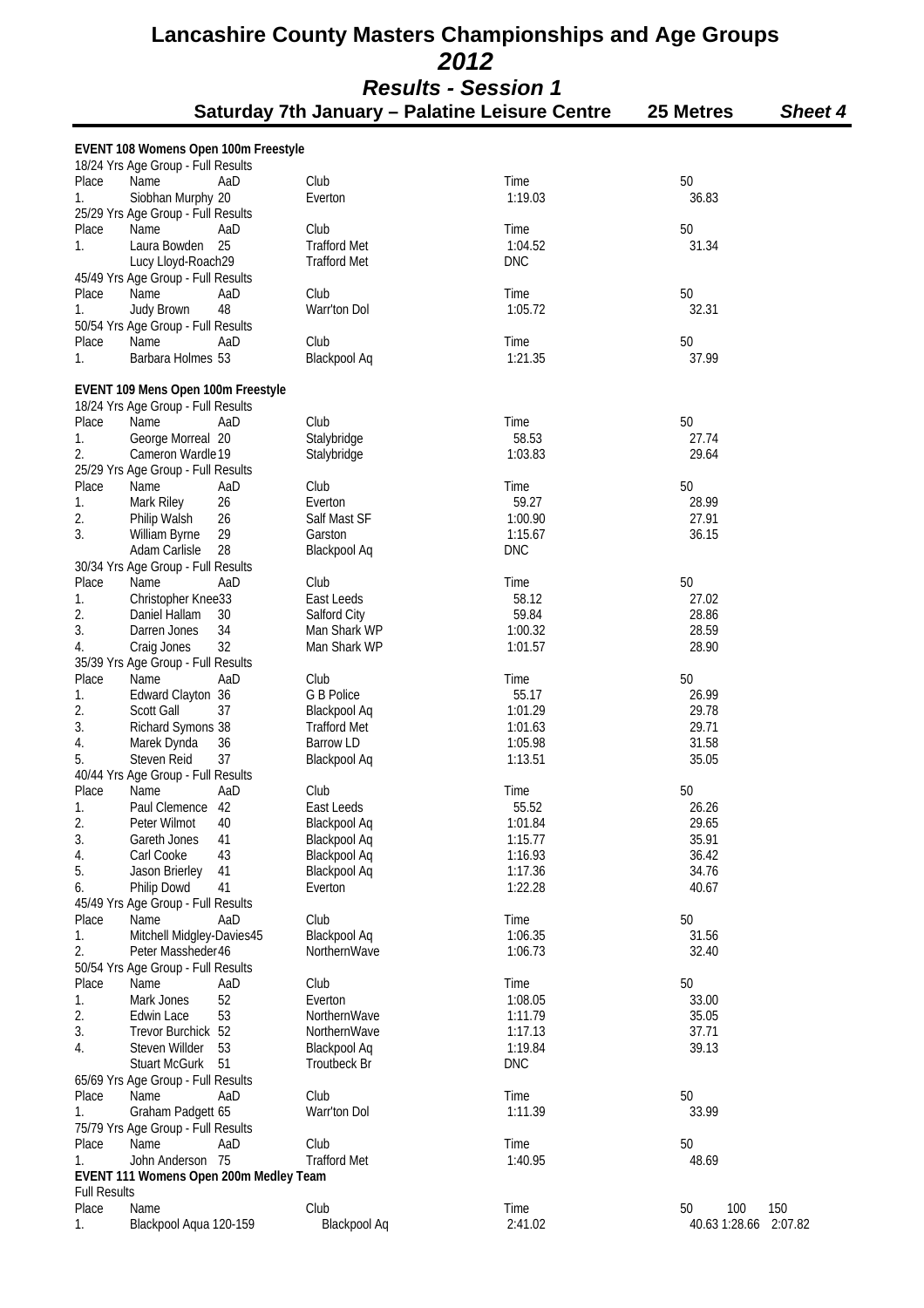# **Lancashire County Masters Championships and Age Groups**   *2012*

*Results - Session 1* 

|                                                             | Saturday 7th January - Palatine Leisure Centre | 25 Metres           | <b>Sheet 5</b> |               |         |  |  |  |  |  |
|-------------------------------------------------------------|------------------------------------------------|---------------------|----------------|---------------|---------|--|--|--|--|--|
| EVENT 112 Mens Open 200m Medley Team<br><b>Full Results</b> |                                                |                     |                |               |         |  |  |  |  |  |
| <b>Place</b>                                                | Name                                           | Club                | Time           | 50<br>100     | 150     |  |  |  |  |  |
|                                                             | Man Sharks 120-159                             | Man Shark WP        | 2:10.09        | 32.37 1:10.76 | 1:41.29 |  |  |  |  |  |
| 2.                                                          | Salford Mast 120-159                           | Salf Mast SF        | 2:12.73        | 35.28 1:10.65 | 1:43.00 |  |  |  |  |  |
| 3.                                                          | Bpool Ag 160-199-2                             | Blackpool Ag        | 2:13.55        | 37.53 1:13.32 | 1:45.09 |  |  |  |  |  |
| 4.                                                          | Bpool Ag 160-199-1                             | Blackpool Ag        | 2:35.99        | 42.05 1:24.21 | 2:01.48 |  |  |  |  |  |
| 5.                                                          | Blackpool Agua 240+                            | Blackpool Ag        | 2:46.52        | 45.84 1:29.01 | 2:03.81 |  |  |  |  |  |
|                                                             | Blackpool Aqu 120-159                          | Blackpool Aq        | <b>DNC</b>     |               |         |  |  |  |  |  |
|                                                             | Trafford Metro 240+                            | <b>Trafford Met</b> | DQ FO-         |               |         |  |  |  |  |  |
|                                                             | EVENT 113 Mens 200m Breaststroke               |                     |                |               |         |  |  |  |  |  |
|                                                             | Mens 200m Breaststroke Time Trial              |                     |                |               |         |  |  |  |  |  |
| <b>Full Results</b>                                         |                                                |                     |                |               |         |  |  |  |  |  |
| <b>Place</b>                                                | Name<br>AaD                                    | Club                | Time           | 50<br>100     | 150     |  |  |  |  |  |
|                                                             | Graham Pearson60                               | Carlisle Mas        | 2:50.83        | 39.11 1:22.73 | 2:06.73 |  |  |  |  |  |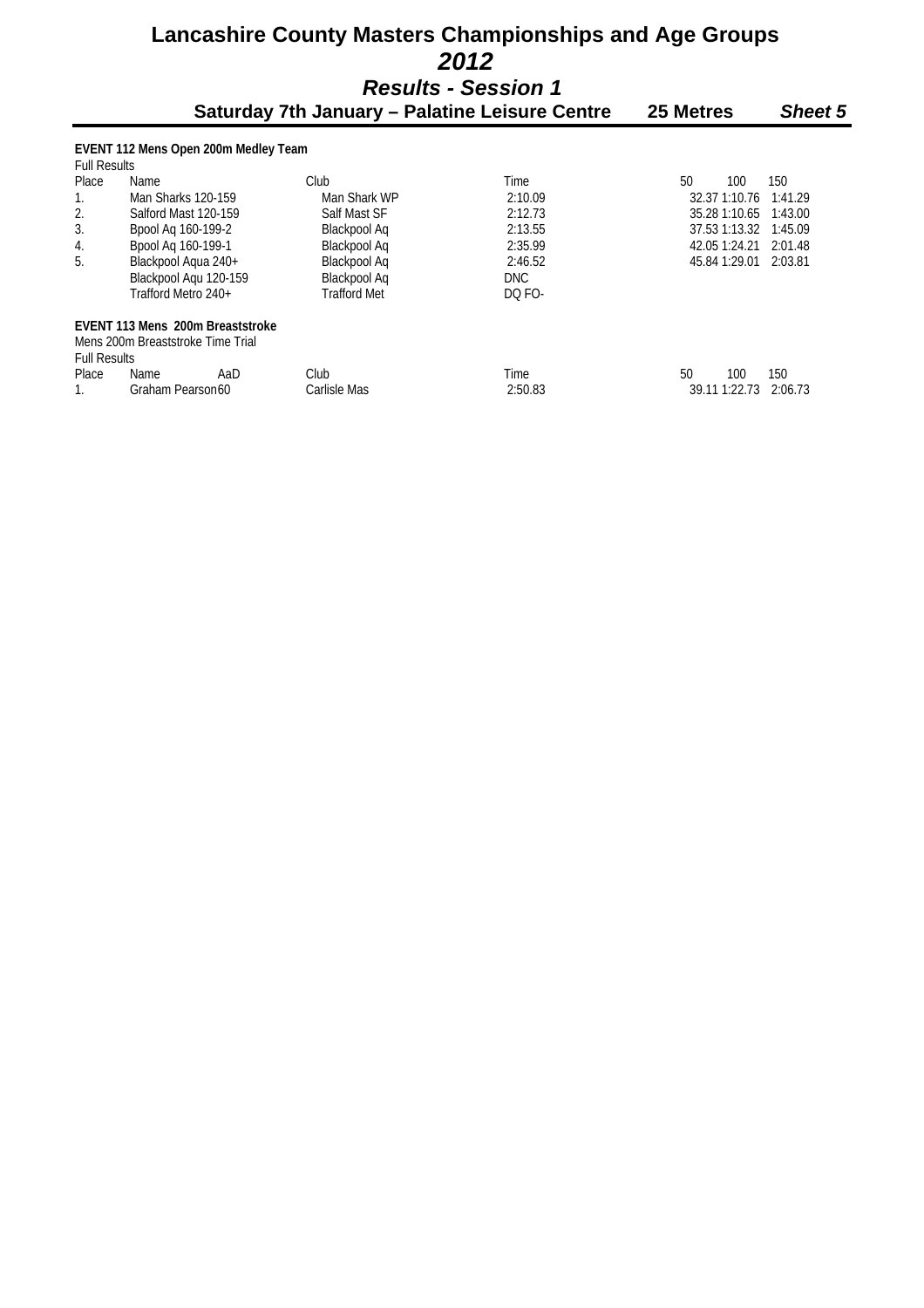**Saturday 7th January – Palatine Leisure Centre 25 Metres** *Sheet 1*

#### **EVENT 201 Womens Open 100m IM**  25/29 Yrs Age Group - Full Results<br>Place Mame AaD Place Name AaD Club  $\qquad$  Time 1. Laura Bowden 25 Trafford Met 1:15.22 30/34 Yrs Age Group - Full Results Place Name AaD Club  $\blacksquare$  Time 1. Helen Whittle 31 Blackpool Aq 1:21.48 Michelle Porter 35/39 Yrs Age Group - Full Results Place Name AaD Club  $\qquad$  Time Gail Simpson 39 Everton **Exercise Exercise Exercise** DNC 50/54 Yrs Age Group - Full Results<br>Place Mame AaD Place Name AaD Club  $\qquad$  Time 1. Barbara Holmes 53 Blackpool Aq 1:30.47 2. Karen Jones 51 Prescot 1:59.62 **EVENT 202 Mens Open 100m IM**  18/24 Yrs Age Group - Full Results<br>Place Mame AaD Place Name AaD Club  $\qquad$  Time 1. Robert Sexton 23 Stalybridge 1:07.17 25/29 Yrs Age Group - Full Results Place Name AaD Club  $\qquad$  Time 1. Mark Riley 26 Everton 20 Everton 1:07.05 30/34 Yrs Age Group - Full Results<br>Place Mame AaD Place Name AaD Club  $\qquad$  Time 1. David Nuttall 32 Salf Mast SF 1:07.91 Daniel Hallam 30 Salford City DQ FI-2L 35/39 Yrs Age Group - Full Results Place Name AaD Club  $\qquad$  Time 1. Richard Symons 38 Trafford Met 1:16.20 2. Steven Reid 37 Blackpool Aq 1:20.95<br>Marek Dynda 36 Barrow I D Barrow Apo T-31 Marek Dynda 36 40/44 Yrs Age Group - Full Results<br>Place Mame AaD Place Name AaD Club  $\qquad$  Time 1. Peter Wilmot 40 Blackpool Aq 1:12.83 2. Carl Cooke 43 Blackpool Aq 1:27.09 Blackpool Aq 1:27.09 Blackpool Aq Philip Dowd 41 Everton **Experient Contract Contract Contract Contract Contract Contract Contract Contract Contract Contract Contract Contract Contract Contract Contract Contract Contract Contract Contract Contract Contract** 45/49 Yrs Age Group - Full Results Place Name AaD Club  $\qquad$  Time 1. Philip Haworth 47 Stalybridge 1:12.41<br>2. Mitchell Midgley-Davies45 Blackpool Ag 1:17.52 2. Mitchell Midgley-Davies45 50/54 Yrs Age Group - Full Results Place Name AaD Club  $\qquad$  Time 1. Mark Jones 52 Everton 1:19.86<br>2. Robert Bolton 52 Trafford Met 1:24.19 2. Robert Bolton 52 60/64 Yrs Age Group - Full Results Place Name AaD Club  $\qquad$  Time 1. James Noble 60 Blackpool Aq 1:26.10 2. Paul Lucas 63 Blackpool Aq 1:31.63<br>3 Graham Pearson 60 Carlisle Mas 1:34.42 3. Graham Pearson 60 Carlisle Mas 65/69 Yrs Age Group - Full Results Place Name AaD Club  $\qquad$  Time 1. Graham Padgett 65 Warr'ton Dol 1:21.39 70/74 Yrs Age Group - Full Results Place Name AaD Club  $\qquad$  Time Neil MacKinnon 71 Trafford Met DNC 75/79 Yrs Age Group - Full Results Place Name AaD Club  $\qquad$  Time 1. John Anderson 75 Trafford Met 1:54.88 **EVENT 203 Womens Open 50m Butterfly**  30/34 Yrs Age Group - Full Results Place Name AaD Club  $\qquad$  Time 1. Helen Whittle 31 Blackpool Aq 35.80 2. Christine Butterworth33 Blackpool Aq 37.40 45/49 Yrs Age Group - Full Results Place Name AaD Club  $\qquad$  Time

1. Diane Rourke 47 Everton **Experience** 44.29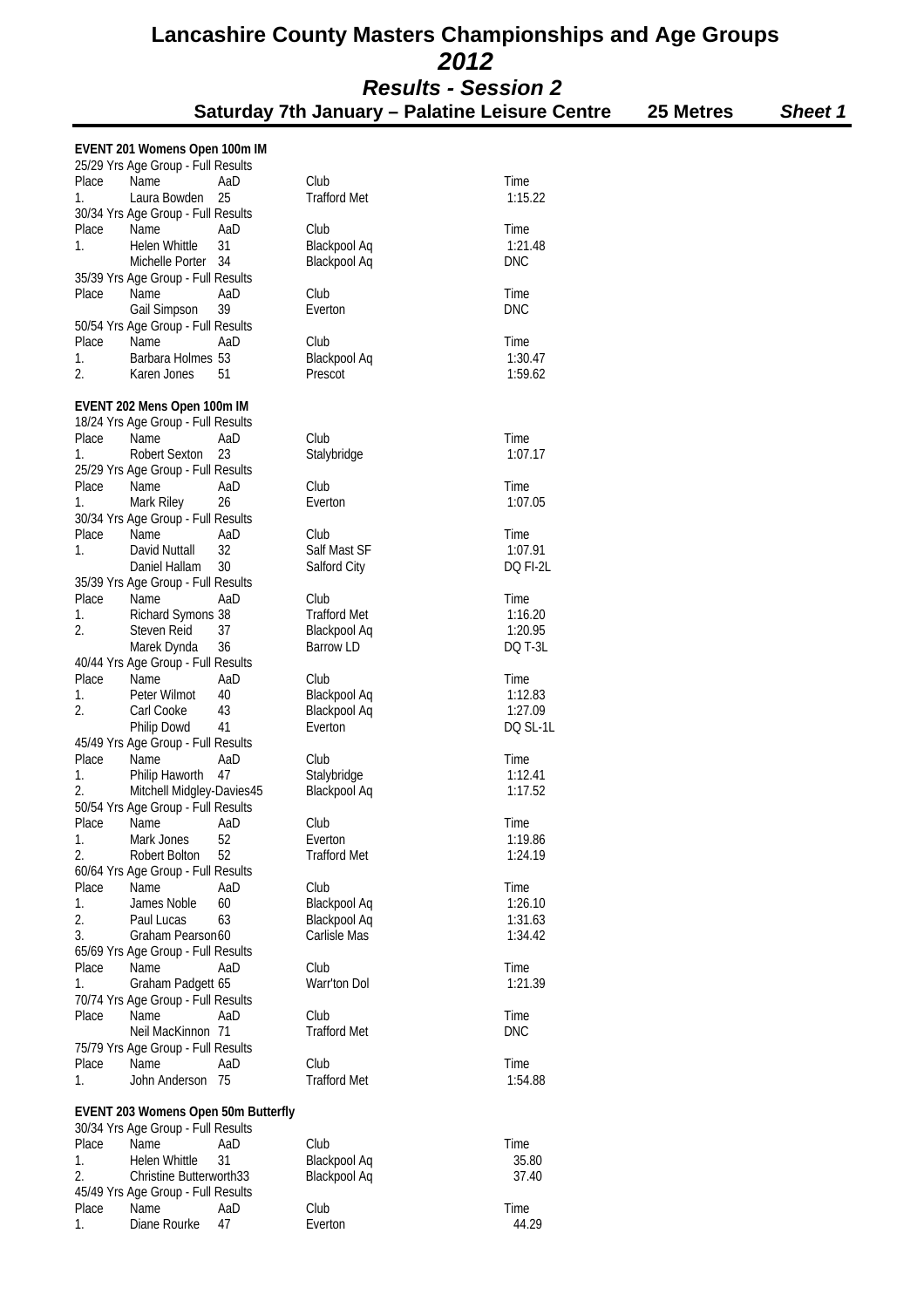|          | 50/54 Yrs Age Group - Full Results |                                       |                     |               |       |
|----------|------------------------------------|---------------------------------------|---------------------|---------------|-------|
| Place    | Name                               | AaD                                   | Club                | Time          |       |
| 1.       | Judith Hattle                      | 52                                    | Carlisle Mas        | 31.63         |       |
|          | Barbara Holmes 53                  |                                       | Blackpool Aq        | <b>DNC</b>    |       |
|          | 65/69 Yrs Age Group - Full Results |                                       |                     |               |       |
| Place    | Name                               | AaD                                   | Club                | Time          |       |
| 1.       | Patricia Jackson 65                |                                       | East Anglian        | 43.51         |       |
|          | EVENT 204 Mens Open 50m Butterfly  |                                       |                     |               |       |
|          | 18/24 Yrs Age Group - Full Results |                                       |                     |               |       |
| Place    | Name                               | AaD                                   | Club                | Time          |       |
| 1.       | George Morreal 20                  |                                       | Stalybridge         | 28.52         |       |
| 2.       | Robert Sexton                      | 23                                    | Stalybridge         | 34.39         |       |
|          | 25/29 Yrs Age Group - Full Results |                                       |                     |               |       |
| Place    | Name                               | AaD                                   | Club                | Time          |       |
|          | William Byrne                      | 29                                    | Garston             | <b>DNC</b>    |       |
|          | 30/34 Yrs Age Group - Full Results |                                       |                     |               |       |
| Place    | Name                               | AaD                                   | Club                | Time          |       |
| 1.       | Darren Jones                       | 34                                    | Man Shark WP        | 28.71         |       |
|          | Christopher Knee33                 |                                       | East Leeds          | <b>DNC</b>    |       |
|          | 35/39 Yrs Age Group - Full Results |                                       |                     |               |       |
| Place    | Name                               | AaD                                   | Club                | Time          |       |
| 1.       | Richard Symons 38                  |                                       | <b>Trafford Met</b> | 29.75         |       |
| 2.<br>3. | Paul Smith                         | 37                                    | NorthernWave        | 30.19         |       |
|          | Marek Dynda                        | 36                                    | Barrow LD           | 33.31         |       |
|          | 40/44 Yrs Age Group - Full Results |                                       |                     |               |       |
| Place    | Name                               | AaD                                   | Club                | Time<br>33.30 |       |
| 1.       | Peter Wilmot                       | 40                                    | Blackpool Aq        |               |       |
| 2.       | Eric Fewster                       | 40                                    | NorthernWave        | 33.56         |       |
| Place    | 45/49 Yrs Age Group - Full Results | AaD                                   | Club                |               |       |
| 1.       | Name<br>Philip Haworth             | 47                                    | Stalybridge         | Time<br>30.00 |       |
| 2.       | Paul Ramsbottom47                  |                                       |                     | 30.51         |       |
|          | 50/54 Yrs Age Group - Full Results |                                       | Blackpool Aq        |               |       |
| Place    | Name                               | AaD                                   | Club                | Time          |       |
| 1.       |                                    | 50                                    | Copeland            | 31.62         |       |
| 2.       | Craig Heggie<br>Mark Jones         | 52                                    | Everton             | 36.57         |       |
| 3.       | Trevor Burchick 52                 |                                       | NorthernWave        | 42.06         |       |
|          | Alec Johnson                       | 50                                    | <b>Trafford Met</b> | <b>DNC</b>    |       |
|          | 60/64 Yrs Age Group - Full Results |                                       |                     |               |       |
| Place    | Name                               | AaD                                   | Club                | Time          |       |
| 1.       | James Noble                        | 60                                    | Blackpool Aq        | 37.74         |       |
| 2.       | Paul Lucas                         | 63                                    | Blackpool Aq        | 43.29         |       |
|          | 75/79 Yrs Age Group - Full Results |                                       |                     |               |       |
| Place    | Name                               | AaD                                   | Club                | Time          |       |
| 1.       | John Anderson 75                   |                                       | <b>Trafford Met</b> | 59.71         |       |
|          |                                    | EVENT 205 Womens Open 100m Backstroke |                     |               |       |
|          | 18/24 Yrs Age Group - Full Results |                                       |                     |               |       |
| Place    | Name                               | AaD                                   | Club                | Time          | 50    |
| 1.       | Siobhan Murphy 20                  |                                       | Everton             | 1:23.16       | 39.56 |
|          | 25/29 Yrs Age Group - Full Results |                                       |                     |               |       |
| Place    | Name                               | AaD                                   | Club                | Time          | 50    |
| 1.       | Laura Bowden                       | 25                                    | <b>Trafford Met</b> | 1:14.40       | 36.07 |
|          | Lucy Lloyd-Roach29                 |                                       | <b>Trafford Met</b> | <b>DNC</b>    |       |
|          | 30/34 Yrs Age Group - Full Results |                                       |                     |               |       |
| Place    | Name                               | AaD                                   | Club                | Time          | 50    |
| 1.       | Helen Whittle                      | 31                                    | Blackpool Aq        | 1:23.73       | 41.41 |
|          | 40/44 Yrs Age Group - Full Results |                                       |                     |               |       |
| Place    | Name                               | AaD                                   | Club                | Time          | 50    |
| 1.       | <b>Sharron Dixon</b>               | 40                                    | Everton             | 1:42.15       | 49.87 |
|          | 50/54 Yrs Age Group - Full Results |                                       |                     |               |       |
| Place    | Name                               | AaD                                   | Club                | Time          | 50    |
| 1.       | Karen Jones                        | 51                                    | Prescot             | 2:04.98       | 59.08 |
|          | 65/69 Yrs Age Group - Full Results |                                       |                     |               |       |
| Place    | Name                               | AaD                                   | Club                | Time          | 50    |
| 1.       | Patricia Jackson 65                |                                       | East Anglian        | 1:40.74       | 49.04 |
|          |                                    |                                       |                     |               |       |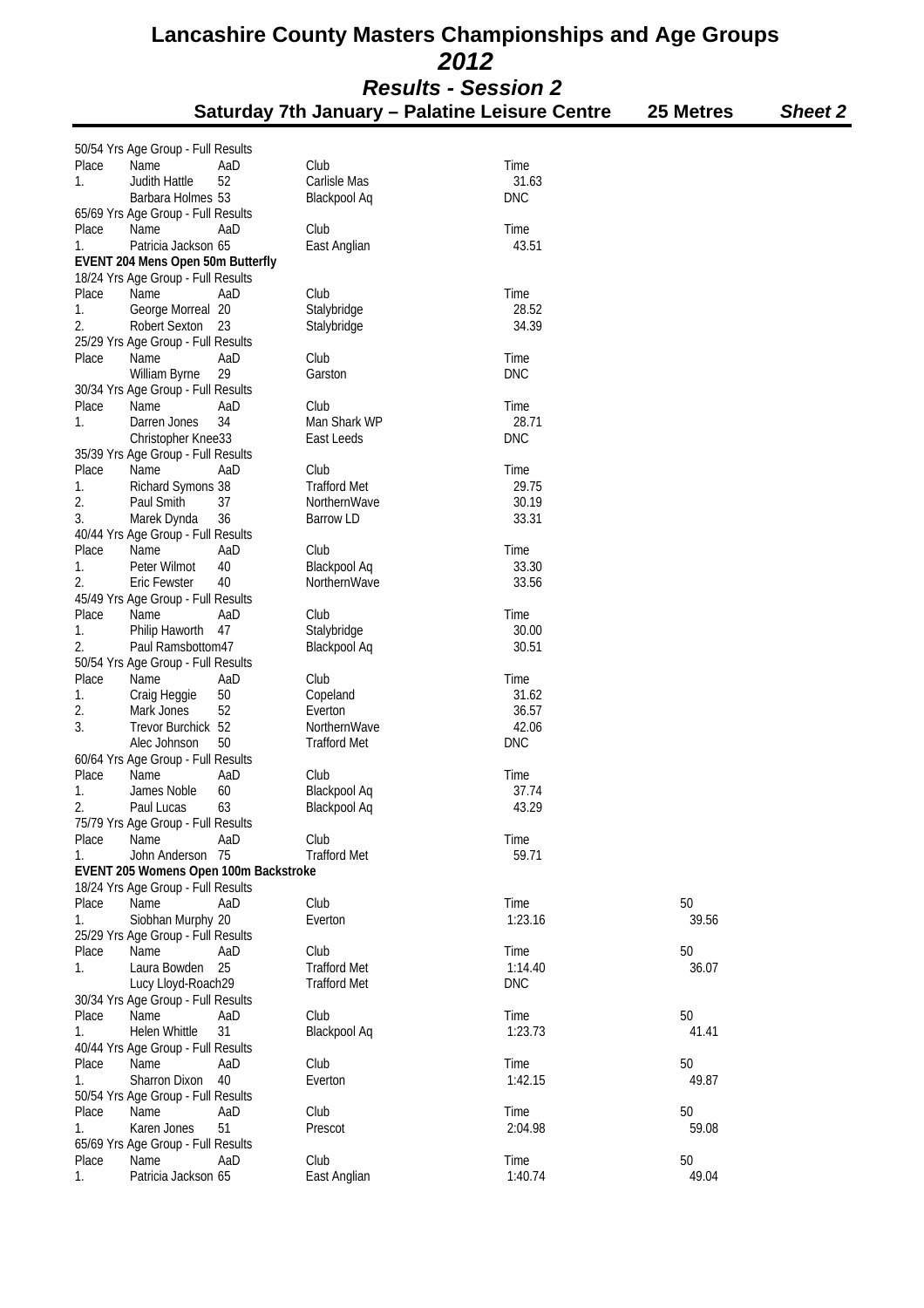# **Lancashire County Masters Championships and Age Groups**   *2012*

| <b>Results - Session 2</b><br>Saturday 7th January – Palatine Leisure Centre<br>25 Metres<br><b>Sheet 3</b> |                                     |     |                     |            |       |  |  |
|-------------------------------------------------------------------------------------------------------------|-------------------------------------|-----|---------------------|------------|-------|--|--|
|                                                                                                             |                                     |     |                     |            |       |  |  |
|                                                                                                             | EVENT 206 Mens Open 100m Backstroke |     |                     |            |       |  |  |
|                                                                                                             | 18/24 Yrs Age Group - Full Results  |     |                     |            |       |  |  |
| Place                                                                                                       | Name                                | AaD | Club                | Time       | 50    |  |  |
| 1.                                                                                                          | George Morreal 20                   |     | Stalybridge         | 1:02.06    | 30.16 |  |  |
|                                                                                                             | Nick Tudor                          | 23  | NorthernWave        | DQ T-3L    |       |  |  |
|                                                                                                             | 35/39 Yrs Age Group - Full Results  |     |                     |            |       |  |  |
| Place                                                                                                       | Name                                | AaD | Club                | Time       | 50    |  |  |
| 1.                                                                                                          | Richard Symons 38                   |     | <b>Trafford Met</b> | 1:15.45    | 36.09 |  |  |
|                                                                                                             | 45/49 Yrs Age Group - Full Results  |     |                     |            |       |  |  |
| Place                                                                                                       | Name                                | AaD | Club                | Time       | 50    |  |  |
| 1.                                                                                                          | Christopher Kerr 47                 |     | <b>Blackpool Aq</b> | 1:24.89    | 41.98 |  |  |
|                                                                                                             | 50/54 Yrs Age Group - Full Results  |     |                     |            |       |  |  |
| Place                                                                                                       | Name                                | AaD | Club                | Time       | 50    |  |  |
| 1.                                                                                                          | Mark Jones                          | 52  | Everton             | 1:25.37    | 41.75 |  |  |
|                                                                                                             | 75/79 Yrs Age Group - Full Results  |     |                     |            |       |  |  |
| Place                                                                                                       | Name                                | AaD | Club                | Time       | 50    |  |  |
| 1.                                                                                                          | John Anderson 75                    |     | <b>Trafford Met</b> | 1:54.42    | 56.75 |  |  |
|                                                                                                             | EVENT 207 Womens Open 50m Freestyle |     |                     |            |       |  |  |
|                                                                                                             | 18/24 Yrs Age Group - Full Results  |     |                     |            |       |  |  |
| Place                                                                                                       | Name                                | AaD | Club                | Time       |       |  |  |
| 1.                                                                                                          | Siobhan Murphy 20                   |     | Everton             | 33.46      |       |  |  |
|                                                                                                             | 25/29 Yrs Age Group - Full Results  |     |                     |            |       |  |  |
| Place                                                                                                       | Name                                | AaD | Club                | Time       |       |  |  |
| 1.                                                                                                          | 25<br>Laura Bowden                  |     | <b>Trafford Met</b> | 30.35      |       |  |  |
|                                                                                                             | 30/34 Yrs Age Group - Full Results  |     |                     |            |       |  |  |
| Place                                                                                                       | Name                                | AaD | Club                | Time       |       |  |  |
| 1.                                                                                                          | <b>Christine Butterworth33</b>      |     | Blackpool Aq        | 33.25      |       |  |  |
|                                                                                                             | Michelle Porter 34                  |     | Blackpool Aq        | <b>DNC</b> |       |  |  |
|                                                                                                             | 35/39 Yrs Age Group - Full Results  |     |                     |            |       |  |  |
| Place                                                                                                       | Name                                | AaD | Club                | Time       |       |  |  |
|                                                                                                             | Gail Simpson                        | 39  | Everton             | <b>DNC</b> |       |  |  |
|                                                                                                             | 40/44 Yrs Age Group - Full Results  |     |                     |            |       |  |  |
| Place                                                                                                       | Name                                | AaD | Club                | Time       |       |  |  |
| 1.                                                                                                          | Victoria Kollard 42                 |     | Blackpool Aq        | 53.42      |       |  |  |
|                                                                                                             | 45/49 Yrs Age Group - Full Results  |     |                     |            |       |  |  |
| Place                                                                                                       | Name                                | AaD | Club                | Time       |       |  |  |
| 1.                                                                                                          | Diane Rourke                        | 47  | Everton             | 35.23      |       |  |  |
|                                                                                                             | 50/54 Yrs Age Group - Full Results  |     |                     |            |       |  |  |
| Place                                                                                                       | Name                                | AaD | Club                | Time       |       |  |  |
| 1.                                                                                                          | Judith Hattle                       | 52  | Carlisle Mas        | 30.59      |       |  |  |
| 2.                                                                                                          | Barbara Holmes 53                   |     | Blackpool Aq        | 35.11      |       |  |  |
|                                                                                                             | Karen Jones                         | 51  | Prescot             | <b>DNC</b> |       |  |  |
|                                                                                                             | EVENT 208 Mens Open 50m Freestyle   |     |                     |            |       |  |  |
|                                                                                                             | 18/24 Yrs Age Group - Full Results  |     |                     |            |       |  |  |
| Place                                                                                                       | Name                                | AaD | Club                | Time       |       |  |  |
| 1.                                                                                                          | George Morreal 20                   |     | Stalybridge         | 26.80      |       |  |  |

| 1.       | George Morreal 20                  |     | Stalybridge         | 26.80      |
|----------|------------------------------------|-----|---------------------|------------|
| 2.       | Robert Sexton 23                   |     | Stalybridge         | 27.12      |
| 3.       | Cameron Wardle 19                  |     | Stalybridge         | 27.48      |
| 4.       | Nick Tudor                         | 23  | NorthernWave        | 38.09      |
|          | 25/29 Yrs Age Group - Full Results |     |                     |            |
| Place    | Name                               | AaD | Club                | Time       |
| 1.       | Adam Carlisle                      | 28  | Blackpool Aq        | 25.62      |
| 2.       | <b>Matthew Clark</b>               | -28 | <b>Trafford Met</b> | 35.91      |
|          | William Byrne                      | 29  | Garston             | <b>DNC</b> |
|          | 30/34 Yrs Age Group - Full Results |     |                     |            |
| Place    | Name                               | AaD | Club                | Time       |
| 1.       | Christopher Knee33                 |     | East Leeds          | 25.38      |
| 2.<br>3. | Daniel Hallam                      | 30  | Salford City        | 27.33      |
|          | Craig Jones                        | 32  | Man Shark WP        | 27.42      |
| 4.       | Simon Rogers 33                    |     | NorthernWave        | 32.58      |
|          | 35/39 Yrs Age Group - Full Results |     |                     |            |
| Place    | Name                               | AaD | Club                | Time       |
| 1.       | Paul Smith                         | 37  | NorthernWave        | 27.01      |
|          | <b>Scott Gall</b>                  | 37  | Blackpool Aq        | 27.93      |
| 2.<br>3. | Richard Symons 38                  |     | <b>Trafford Met</b> | 29.10      |
| 4.       | Marek Dynda                        | 36  | Barrow LD           | 29.48      |
| 5.       | Steven Reid                        | 37  | Blackpool Aq        | 31.39      |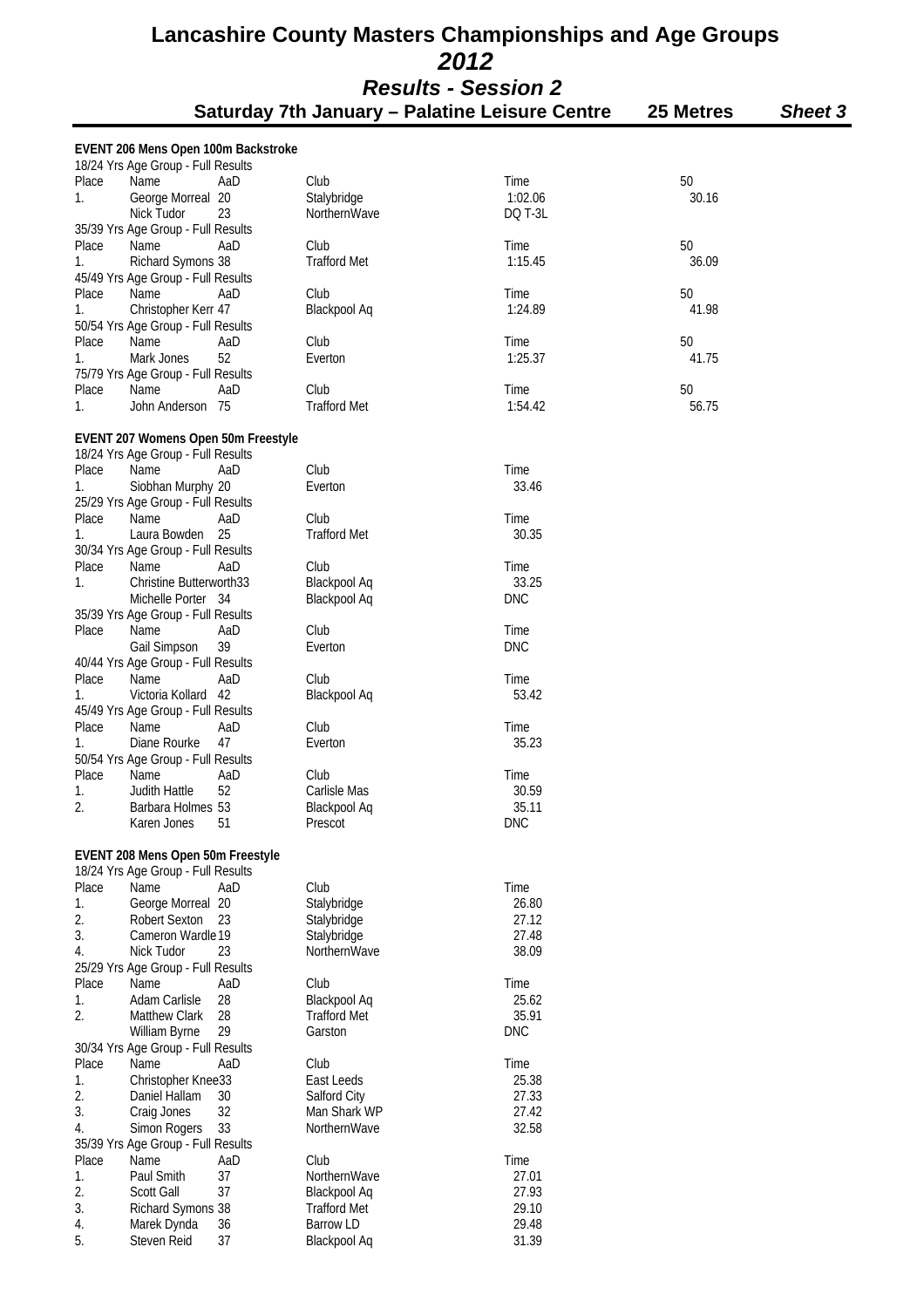|          | 40/44 Yrs Age Group - Full Results |                                         |                                     |                |       |
|----------|------------------------------------|-----------------------------------------|-------------------------------------|----------------|-------|
| Place    | Name                               | AaD                                     | Club                                | Time           |       |
| 1.       | Paul Clemence                      | 42                                      | East Leeds                          | 24.88          |       |
| 2.       | Peter Wilmot                       | 40                                      | Blackpool Aq                        | 27.77          |       |
| 3.       | Jason Brierley<br>Gareth Jones     | 41<br>41                                | Blackpool Aq                        | 30.84<br>32.54 |       |
| 4.<br>5. | <b>Eric Fewster</b>                | 40                                      | <b>Blackpool Aq</b><br>NorthernWave | 33.42          |       |
| 6.       | Philip Dowd                        | 41                                      | Everton                             | 33.71          |       |
| 7.       | Carl Cooke                         | 43                                      | Blackpool Aq                        | 34.66          |       |
|          | 45/49 Yrs Age Group - Full Results |                                         |                                     |                |       |
| Place    | Name                               | AaD                                     | Club                                | Time           |       |
| 1.       | Philip Haworth                     | 47                                      | Stalybridge                         | 28.51          |       |
| 2.       | Peter Massheder 46                 |                                         | NorthernWave                        | 29.86          |       |
|          | 50/54 Yrs Age Group - Full Results |                                         |                                     |                |       |
| Place    | Name                               | AaD                                     | Club                                | Time           |       |
| 1.       | Mark Jones                         | 52                                      | Everton                             | 31.68          |       |
| 2.       | Edwin Lace                         | 53                                      | NorthernWave                        | 32.09          |       |
| 3.       | Trevor Burchick 52                 |                                         | NorthernWave                        | 35.40          |       |
| 4.       | Steven Willder                     | 53                                      | <b>Blackpool Aq</b>                 | 35.43          |       |
|          | Alec Johnson                       | 50                                      | <b>Trafford Met</b>                 | <b>DNC</b>     |       |
|          | 60/64 Yrs Age Group - Full Results |                                         |                                     |                |       |
| Place    | Name                               | AaD                                     | Club                                | Time           |       |
| 1.       | Paul Lucas                         | 63                                      | <b>Blackpool Aq</b>                 | 33.52          |       |
|          | 70/74 Yrs Age Group - Full Results |                                         |                                     |                |       |
| Place    | Name                               | AaD                                     | Club                                | Time           |       |
|          |                                    | 73                                      | Blackpool Aq                        | 41.51          |       |
| 1.       | Keith Leary                        |                                         |                                     |                |       |
|          | 75/79 Yrs Age Group - Full Results |                                         |                                     |                |       |
| Place    | Name                               | AaD                                     | Club<br><b>Trafford Met</b>         | Time<br>47.79  |       |
| 1.       | John Anderson 75                   |                                         |                                     |                |       |
|          |                                    | EVENT 209 Womens Open 100m Breaststroke |                                     |                |       |
|          | 25/29 Yrs Age Group - Full Results |                                         |                                     |                |       |
| Place    | Name                               | AaD                                     | Club                                | Time           | 50    |
|          | Lucy Lloyd-Roach29                 |                                         | <b>Trafford Met</b>                 | <b>DNC</b>     |       |
|          | 30/34 Yrs Age Group - Full Results |                                         |                                     |                |       |
| Place    | Name                               | AaD                                     | Club                                | Time           | 50    |
| 1.       | Helen Whittle                      | 31                                      | <b>Blackpool Aq</b>                 | 1:31.01        | 42.80 |
|          | 50/54 Yrs Age Group - Full Results |                                         |                                     |                |       |
| Place    | Name                               | AaD                                     | Club                                | Time           | 50    |
| 1.       | Judith Hattle                      | 52                                      | Carlisle Mas                        | 1:24.78        | 41.28 |
| 2.       | Irene Meikle                       | 50                                      | <b>Barrow LD</b>                    | 1:42.19        | 49.22 |
|          |                                    |                                         |                                     |                |       |
|          |                                    | EVENT 210 Mens Open 100m Breaststroke   |                                     |                |       |
|          | 18/24 Yrs Age Group - Full Results |                                         |                                     |                |       |
| Place    | Name                               | AaD                                     | Club                                | Time           | 50    |
| 1.       | Cameron Wardle 19                  |                                         | Stalybridge                         | 1:23.51        | 38.52 |
|          | 25/29 Yrs Age Group - Full Results |                                         |                                     |                |       |
| Place    | Name                               | AaD                                     | Club                                | Time           | 50    |
| 1.       | Mark Riley                         | 26                                      | Everton                             | 1:17.24        | 36.57 |
|          | 35/39 Yrs Age Group - Full Results |                                         |                                     |                |       |
| Place    | Name                               | AaD                                     | Club                                | Time           | 50    |
| 1.       | Richard Symons 38                  |                                         | <b>Trafford Met</b>                 | 1:25.07        | 39.21 |
|          | 40/44 Yrs Age Group - Full Results |                                         |                                     |                |       |
| Place    | Name                               | AaD                                     | Club                                | Time           | 50    |
| 1.       | Peter Wilmot                       | 40                                      | <b>Blackpool Aq</b>                 | 1:20.52        | 37.91 |
|          | Neil White                         | 42                                      | Everton                             | <b>DNC</b>     |       |
|          | 50/54 Yrs Age Group - Full Results |                                         |                                     |                |       |
| Place    | Name                               | AaD                                     | Club                                | Time           | 50    |
| 1.       | Craig Heggie                       | 50                                      | Copeland                            | 1:17.67        | 37.46 |
| 2.       | Edwin Lace                         | 53                                      | NorthernWave                        | 1:26.57        | 41.95 |
| 3.       | Mark Jones                         | 52                                      | Everton                             | 1:26.73        | 41.36 |
| 4.       | Robert Bolton                      | 52                                      | <b>Trafford Met</b>                 | 1:28.80        | 42.84 |
|          | 60/64 Yrs Age Group - Full Results |                                         |                                     |                |       |
| Place    | Name                               | AaD                                     | Club                                | Time           | 50    |
| 1.       | Graham Pearson60                   |                                         | Carlisle Mas                        | 1:19.26        | 38.33 |
|          | 65/69 Yrs Age Group - Full Results |                                         |                                     |                |       |
| Place    | Name                               | AaD                                     | Club                                | Time           | 50    |
| 1.       | Graham Padgett 65                  |                                         | Warr'ton Dol                        | 1:31.16        | 43.41 |
|          |                                    |                                         |                                     |                |       |